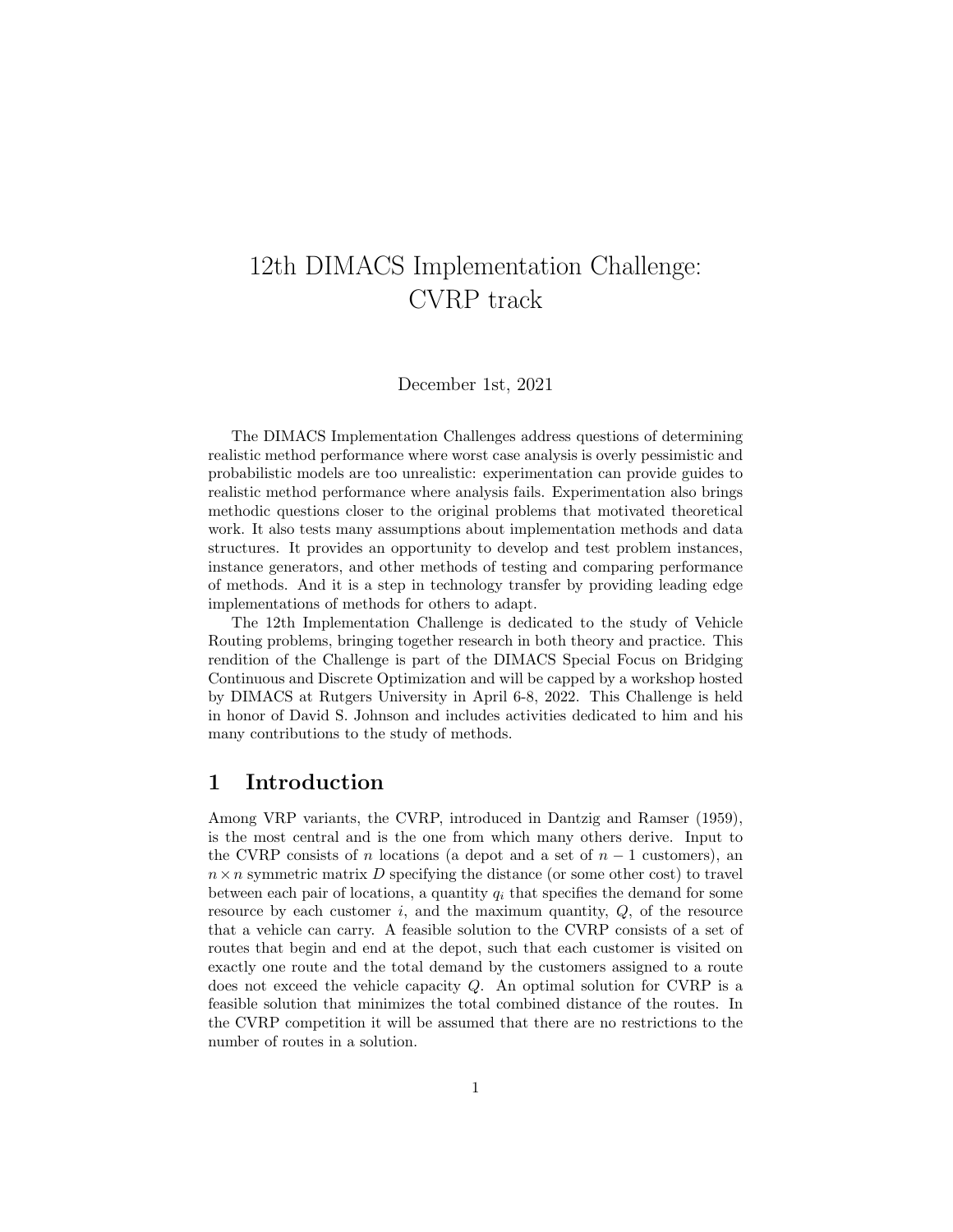As for all tracks of the 12th DIMACS Implementation Challenge, it is expected that participants of the CVRP track contribute with results, articles and discussions for both exact and heuristic methods. Those potentially rich exchanges will first happen in a free format, as messages in a mail list, significant contributions and decisions being consolidated as posts in the DIMACS page. Then, there will be presentations in the workshop and, finally, submissions to journal special issues. However, this document is about the implementation competition in its narrow sense.

The CVRP competition is devised at assessing competing methods in regards to both running time and solution quality. In its Phase One, competitors should perform all required runs in their own machines and send the resulting output files to the organizers. The top five ranked competitors in Phase One (the finalists) will advance to Phase Two, having to install their codes in the identical machines provided by the organizers. Phase Two runs will be performed by the organizers. The results and ranking of Phase Two will be presented during the workshop. The first ranked competitor in Phase Two will be declared the winner.

## 2 Participation

Participation in the competition is open to any person or group. However, it is necessary to perform a registration, informing names and affiliations for each person in the group, choosing a Competitor ID and a Solver Name. It is also necessary to provide the specification and identification of the machines, up to three, where Phase One runs will be performed.

#### 3 Instances

CVRP is a well-studied variant with many instances appearing in the literature. Recently, a large and diversified set of benchmark instances was proposed in Uchoa et al. (2017). The so-called X instances were generated by systematically varying attributes like depot positioning (central, eccentric or random), customer positioning (random, clustered, random-clustered), demand distribution (seven possibilities) and average route size (five distinct ranges). The X instance set contains 100 instances, having from 100 to 1000 customers. These instances plus the following other instances from the literature will be used in the Phase One of the competition:

• E-n101-k8 and E-n101-k14, proposed in Christofides and Eilon (1969). Many authors assumed that the number of routes in a solution for those instances should be fixed to 8 and 14, respectively. However, in this competition it will be assumed that no such restriction exists for any instance. For example, solutions for E-n101-k8 having 9 routes will be accepted as feasible.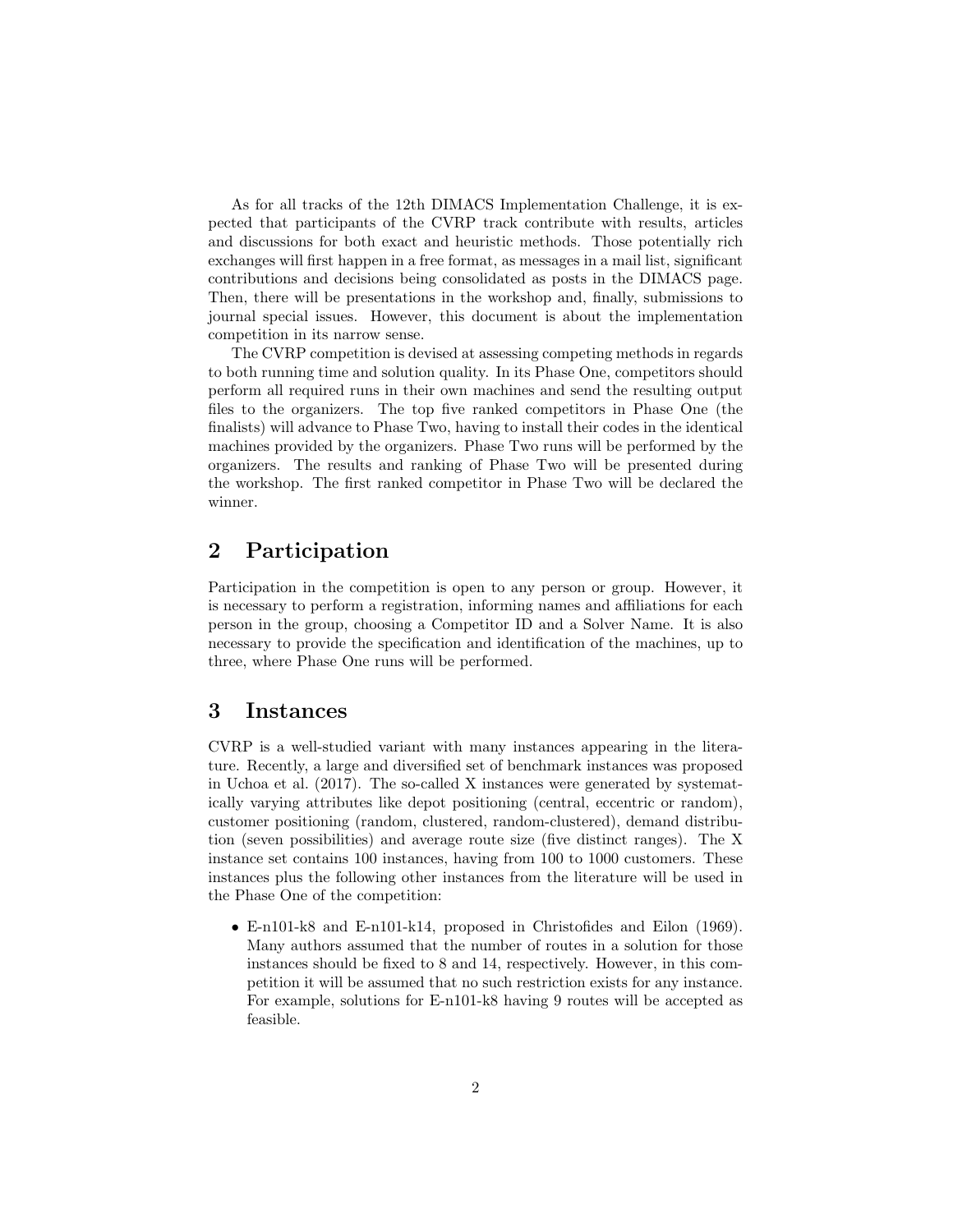- CMT4 and CMT5, proposed in Christofides et al. (1979). The EUC 2D distances are not rounded in those instances.
- F-n135-k7, proposed in Fisher (1994).
- P-n101-k4, proposed in Augerat et al. (1995)
- tai385, proposed in Rochat and Taillard (1995). The EUC 2D distances are not rounded in that instance.
- Golden9 Golden20, proposed in Golden et al. (1998), 12 instances having from 240 to 480 customers. The EUC 2D distances are not rounded in those instances.
- Antwerp1, Antwerp2, Brussels1, Brussels2, Flanders1, Flanders2, Ghent1, Ghent2, Leuven1, and Leuven2, 10 very large instances (having from 3,000 to 30,000 customers) proposed in Arnold et al. (2019). We note that some of those instances are so large that only storing the EUC 2D distances as a full matrix may already cause an out-of-memory error in a typical machine. Solvers should avoid doing that for those huge instances.

Phase One of the competition will also include 12 new instances, specially contributed to the Challenge. Those new instances are derived from real problems, their distance matrices are obtained from actual metropolitan street/road networks. Such distances are explicitly given in the instance files.

- Loggi-n401-k23, Loggi-n501-k24, Loggi-n601-k19, Loggi-n601-k42, Loggin901-k42, Loggi-n1001-k31, kindly contributed by Loggi, extracted from a large dataset of real vehicle routing and facility location instances<sup>1</sup>. Those six instances correspond to problems defined in three metropolitan areas in Brazil: Belém, Brasília and Rio de Janeiro. Actual road distances (in multiples of 10 meters) are provided. The distances are made symmetric by averaging the distance over both directions.
- ORTEC-n242-k12, ORTEC-n323-k21, ORTEC-n405-k18, ORTEC-n455 k41, ORTEC-n510-k23, ORTEC-n701-k64, kindly contributed by Wouter Kool (ORTEC). Those instances are derived from a real US based grocery delivery service. Distances correspond to real driving times (in seconds). The driving times are made symmetric by averaging the time over both directions.

All those 141 instances can be found in CVRPLIB<sup>2</sup>. In fact, that repository will be actively used to support the CVRP track of the competition.

Phase Two of the competition will use 100 new instances (unknown to the competitors before the results are presented) statistically similar to the X instances, obtained by the same random generator using a different seed.

<sup>&</sup>lt;sup>1</sup>https://github.com/loggi/loggibud

 $^{2}$ http://vrp.galgos.inf.puc-rio.br/index.php/en/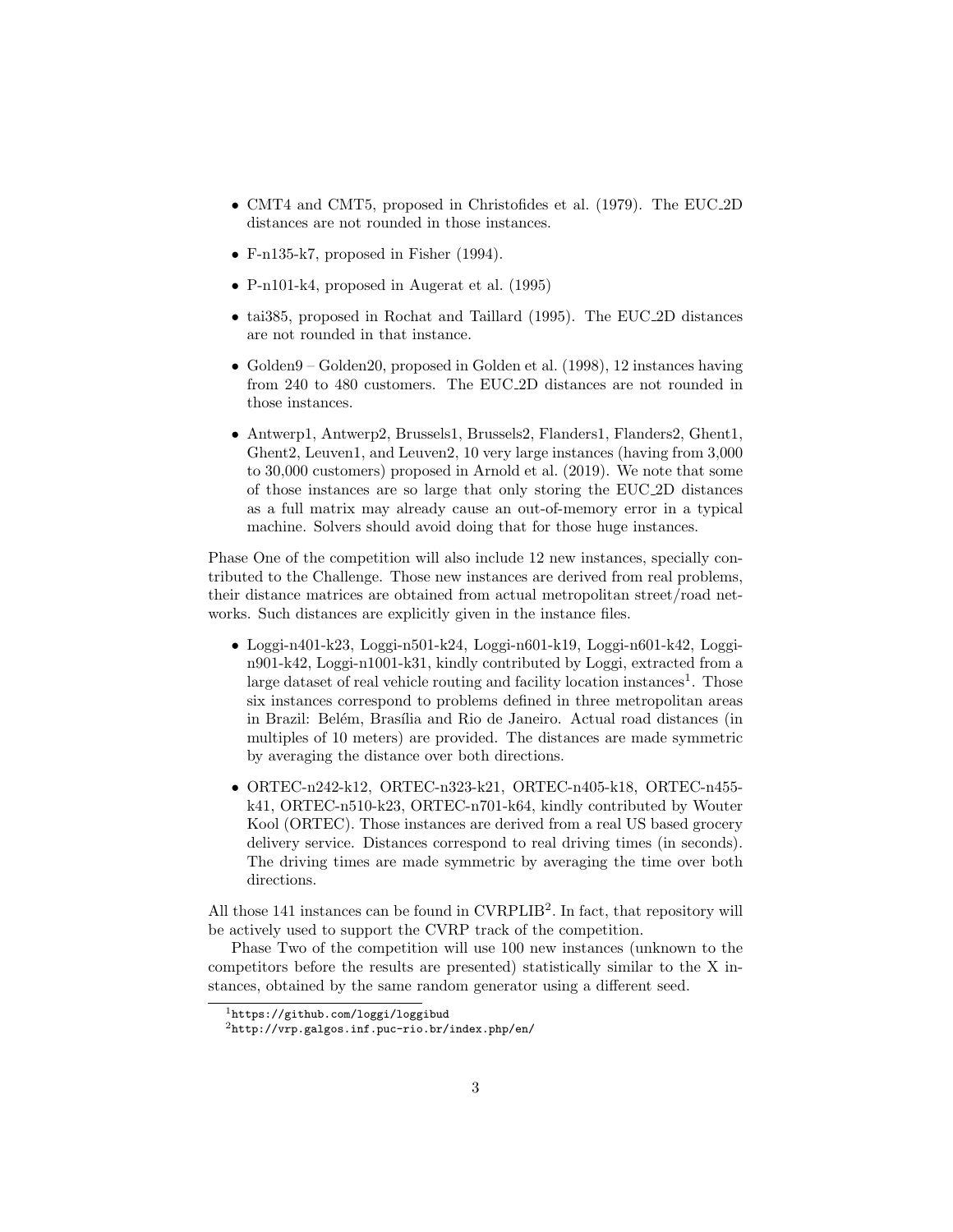#### 4 Scoring System

For each test instance, a competing solver will be evaluated according to the primal integral (Berthold, 2013) for the entire execution. Let BKS be the value of the best known solution for a given instance and define  $v(0) = 1.1 \times BKS$ . Let  $T$  be the maximum running time (in seconds) defined for a given instance and suppose that the solver finds a sequence of n solutions better than  $v(0)$  and with decreasing value within that time limit. For each solution  $i = 1, \ldots, n$ , let  $v(i)$  be its value and let  $t(i)$  be the time (in seconds) it was found. Define  $t(0) = 0$ . The (normalized) primal integral is computed as:

$$
PI = 100 \times \left( \frac{\sum_{i=1}^{n} v(i-1).(t(i) - t(i-1)) + v(n).(T - t(n))}{T \times BKS} - 1 \right).
$$

Note that a solver that does not find any solution better than  $v(0)$  (so  $n = 0$ ) gets  $PI = 10$ , the worst possible evaluation. In principle, if the solver finds solutions better than  $BKS$ , it is possible to have negative values for PI.

The  $PI$  results of individual instances are aggregated into a single score using a points-based method: for each instance tested, points are awarded according to the scoring system used by Formula 1 between 2003 and 2009. For each instance, all competing solvers are ranked according to their individual  $PI$  value. The best solver gets 10 points, the second 8, then 6, 5, 4, 3, 2, 1. In case of ties (not very likely, since the times  $t(i)$  will be measured with a precision of 3 decimal places, i.e., miliseconds), the points at play are evenly split among the solvers involved. For examples, if two solvers are tied in the first position, each solver will receive  $(10+8)/2=9$  points; if three solvers are tied in seventh place, each solver will receive  $(2 + 1 + 0)/3 = 1$  point. The total point score of a solver is then the sum of its points over all test instances. The competitor rankings will be based on total point score, ties being broken by the average PI over all test instances.

## 5 Computational Environment

The competing solvers should run in a single processor thread, under a Unix/Linux OS. The organizers of the challenge will provide a Controller executable code<sup>3</sup> that will run the competitor Solver. Every time Solver finds an improving solution, it should immediately write it to its standard output (make sure to also call a flush command for clearing the output buffer). The Controller will read each solution (through a Unix pipeline), check its feasibility and record the corresponding elapsed time. Controller will kill Solver process after the given time limit and compute the Primal Integral of the run. If Solver stops by itself (or crashes), Controller still computes a valid Primal Integral. For example, the command

%build/CVRPController Wolverine InstancesRounded/X-n120-k6.vrp 1 2367

<sup>3</sup>https://github.com/laser-ufpb/CVRPController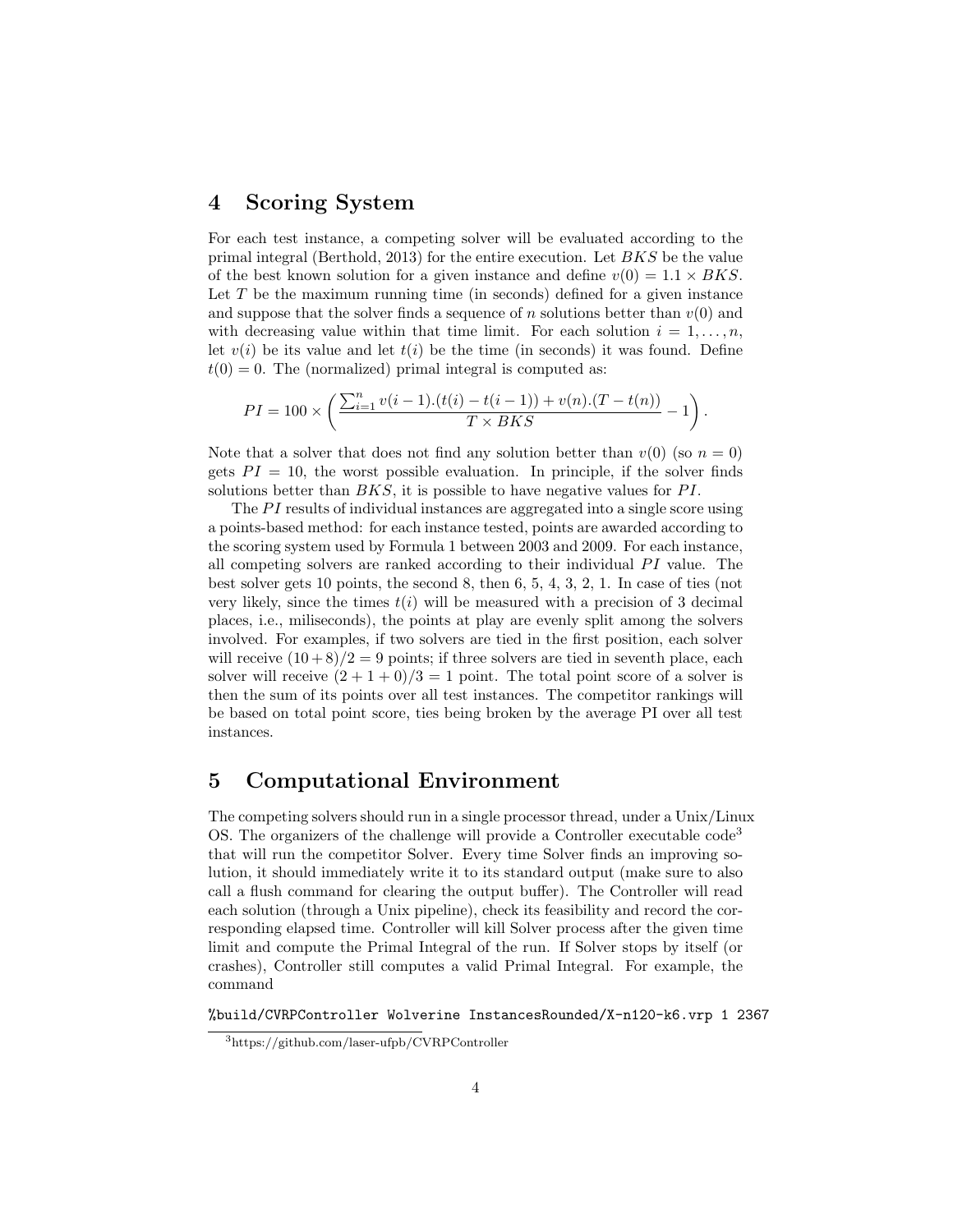1800 13332 1 Solver1

calls "Solver1 X-n120-k6.vrp 1 1521" and produces an output file DIMACS-CVRP-Wolverine-X-n120-k6.out like:

12th DIMACS Implementation Challenge: Vehicle Routing CVRP track Controller version: November 17, 2021 Competitor: Wolverine Ubuntu 18.04.5 LTS Intel(R) Core(TM) i5-9300H CPU @ 2.40GHz hostid: 8323329 PassMark Single Thread Benchmark: 2367 Time factor: 1.18 (baseline 2000) Instance: X-n120-k6 Distance type: 1 Standardized Time limit: 1800 secs Local Machine Time Limit: 1521 secs Base solution: 14665.200 BKS: 13332 Optimal: 1 Wed 17 Nov 2021 03:35:32 PM CET timestamp: 1637159732 Solution value, local machine time, standardized time 13934 0.007 0.008 13644 0.014 0.017 13577 0.144 0.170 13553 0.301 0.356 13546 0.325 0.385 13535 0.363 0.430 13461 0.420 0.497 13446 0.608 0.720 13431 0.763 0.903 13405 0.793 0.939 13349 1.044 1.236 13333 1.071 1.268 13332 1.124 1.330 Primal Integral: 0.0008938794

All times are wall clock times. It is up to the competitors (in Phase One) and to the organizers (in Phase Two) to perform the runs in a machine that is not heavily loaded.

The parameters of Controller are the following:

1. Competitor ID. Each competitor (a person or a group) should register an ID. As that id will be used in the name of the output file, it should only contain characters that are acceptable for that purpose in Unix (no accents or special characters).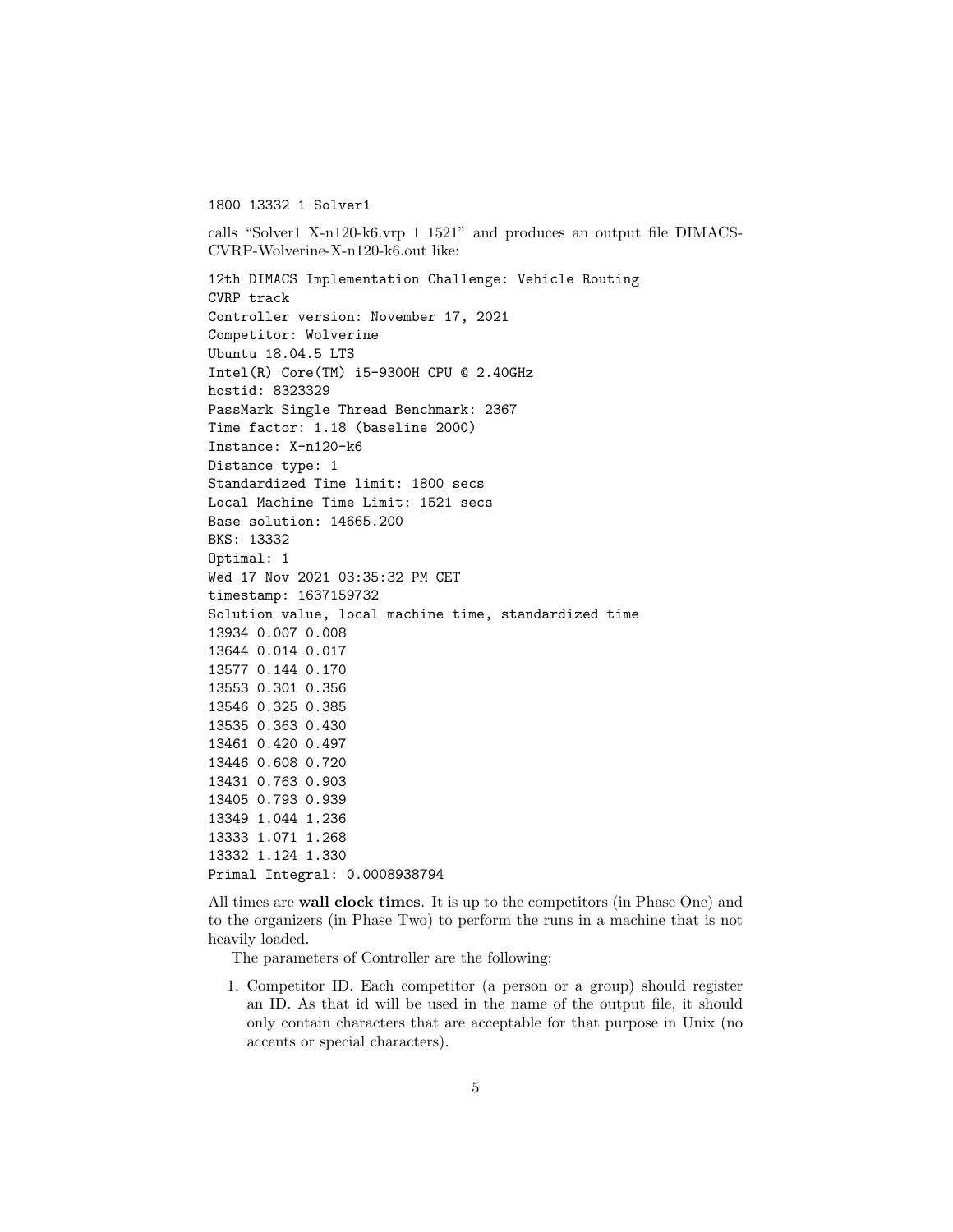- 2. The instance file in TSPLIB format.
- 3. Distance type:  $0 = EUC_2D$  not rounded;  $1 = EUC_2D$  rounded;  $2 =$ Explicit.
- 4. The CPU mark. In order to compensate for different processor speeds, Controller will standardize (i.e., scale) times according to the CPU marks provided by PassMark Single Thread Performance<sup>4</sup> . Currently, the top CPU mark is 4,202, while mid-range desktop processors have marks around 2,000. So, we choose the mark 2,000 to define our standardized times. This means that if a run is performed in a processor Intel Core i9-9900T @ 2.10GHz that has mark 2,400, all local elapsed times will be multiplied by 1.2 to obtain the corresponding standardized times. This also means that a standardized time limit of 1,800 seconds will actually correspond to 1,500 seconds in that particular machine.
	- Runs must be performed in a processor listed in PassMark and having a mark of at least 1,500. In fact, the machine specifications (given by a sample of the Controller output) should be sent to the organizers at the registration. They will provide the marks to be used in the actual competition, based on the latest update of PassMark. Runs using a different mark will be disqualified.
- 5. The time limit: 1,800 seconds for instances with  $n \leq 200$ , 3,600 seconds for  $200 < n < 400$ , and 7,200 seconds for  $n > 400$ .
- 6. BKS. The value of the best known solution is used for calculating  $v(0)$ .
- 7. Optimal? If 1, means that the BKS is proven to be optimal. Controller saves computing resources by killing a Solver that already obtained an optimal solution. Of course, this does not affects the Primal Integral of the run.
- 8. Solver Name. It will called by Controller. The three parameters of the call are: instance file, distance type, and local machine time limit. The last parameter can be used by the solver in its strategy.

Some additional information:

• At the registration, competitors have to state that they already successfully tested Controller in each machine (up to three) that will be used for their Phase One runs. No later complaints will be possible. In fact, the competitors have to send to the organizers a sample Controller output for each machine. Even if a competitor plans to execute all runs in a single machine, we recommend registering at least a second machine as backup.

 $\overline{a_{\text{https://www.cpubenchmark.net/singleThread.html}}$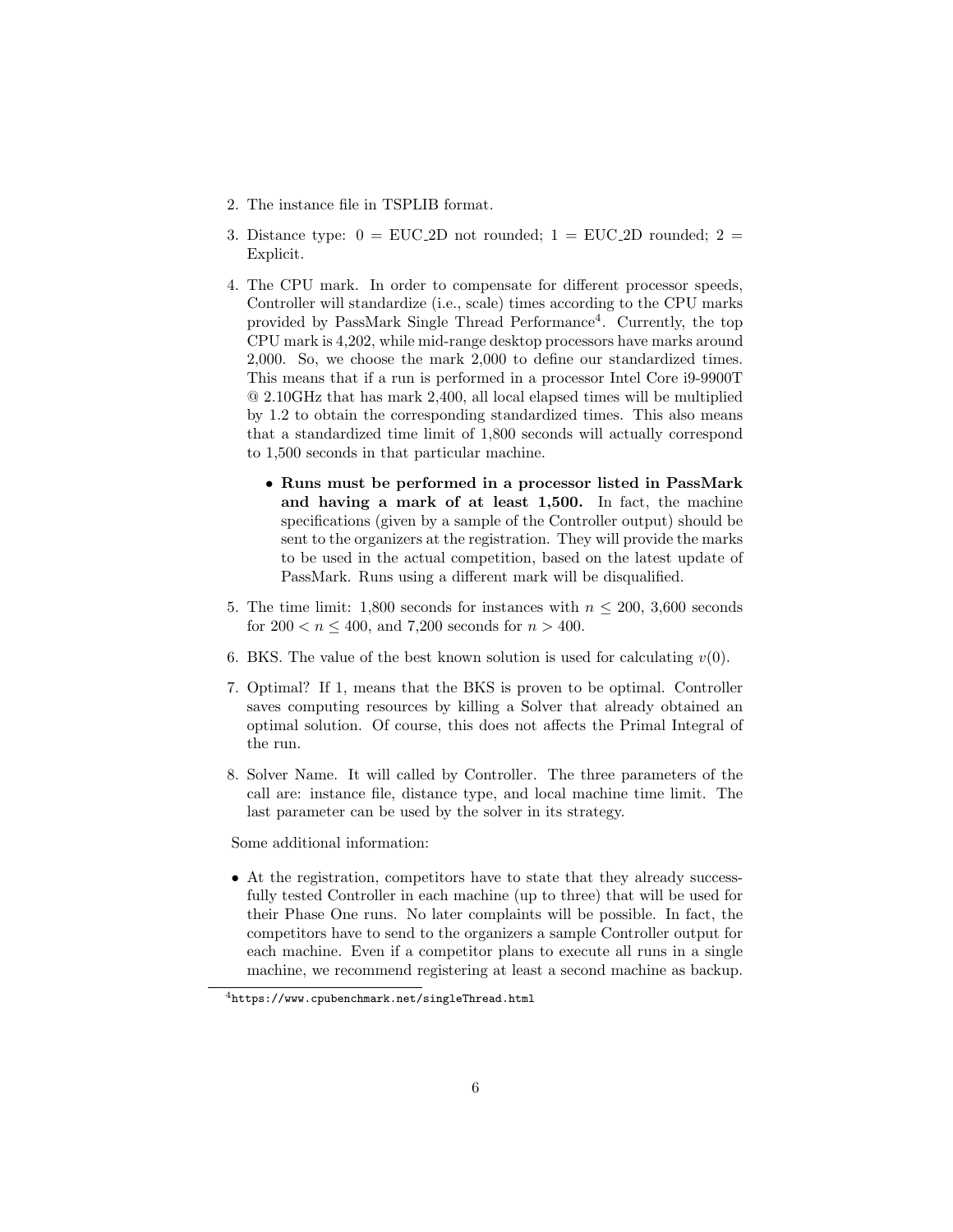• Running all instances of Phase One in sequence would take about 8 days in a machine with baseline mark of 2,000. The instances will be divided into three groups and the organizers will provide three script generators for running the instances in each group. If desired, competitors may run each script in distinct registered machines. They may also run the scripts sequentially on the same machine or even in parallel on the same machine, if the machine has enough resources (cores and memory) to not slow down the runs. In any case, each script has to be fully run on the same machine. The organizers will check whether the timestamps in the output files of the instances in the same script are consistent. Competitors that not follow that rule will be disqualified.

The call to script generators will be like:

% sh genScript1.sh Wolverine 2367 Solver1 > CVRP-Script1.sh

- In Phase One, competitors should collect all Controller output files and send them to the organizers in a single zipped file until the scheduled deadline. After the Phase One ranking is published, all output files from all competitors will be made available in the DIMACS web page of the CVRP competition.
- Competitors should make sure that third-part software used by their solvers (like CPLEX, Gurobi or other MIP solvers) are parameterized for only using a single thread.
- It is up to the five competitors qualified to Phase Two (the finalists) to install their solvers in the machines provided by the organizers. In case of solvers that use third-part software, they should also install those software and (if needed) provide the proper licenses. Failure to do that until the scheduled deadline disqualifies the competitor.
- The finalists are required to provide a document in article format describing the methods used in their solvers. That document should be limited to 6 pages, not counting possible appendices with detailed tables of results. Failure to send that document until the scheduled deadline disqualifies the competitor.
- The finalists are automatically invited to make a presentation at the workshop (either physically or online) describing the methods used in their solvers.
- The finalists are encouraged to submit a full article to one the 12th DI-MACS Challenge journal special issues. However, those articles will pass by the usual reviewing process. There is no guarantee that they will be accepted for publication.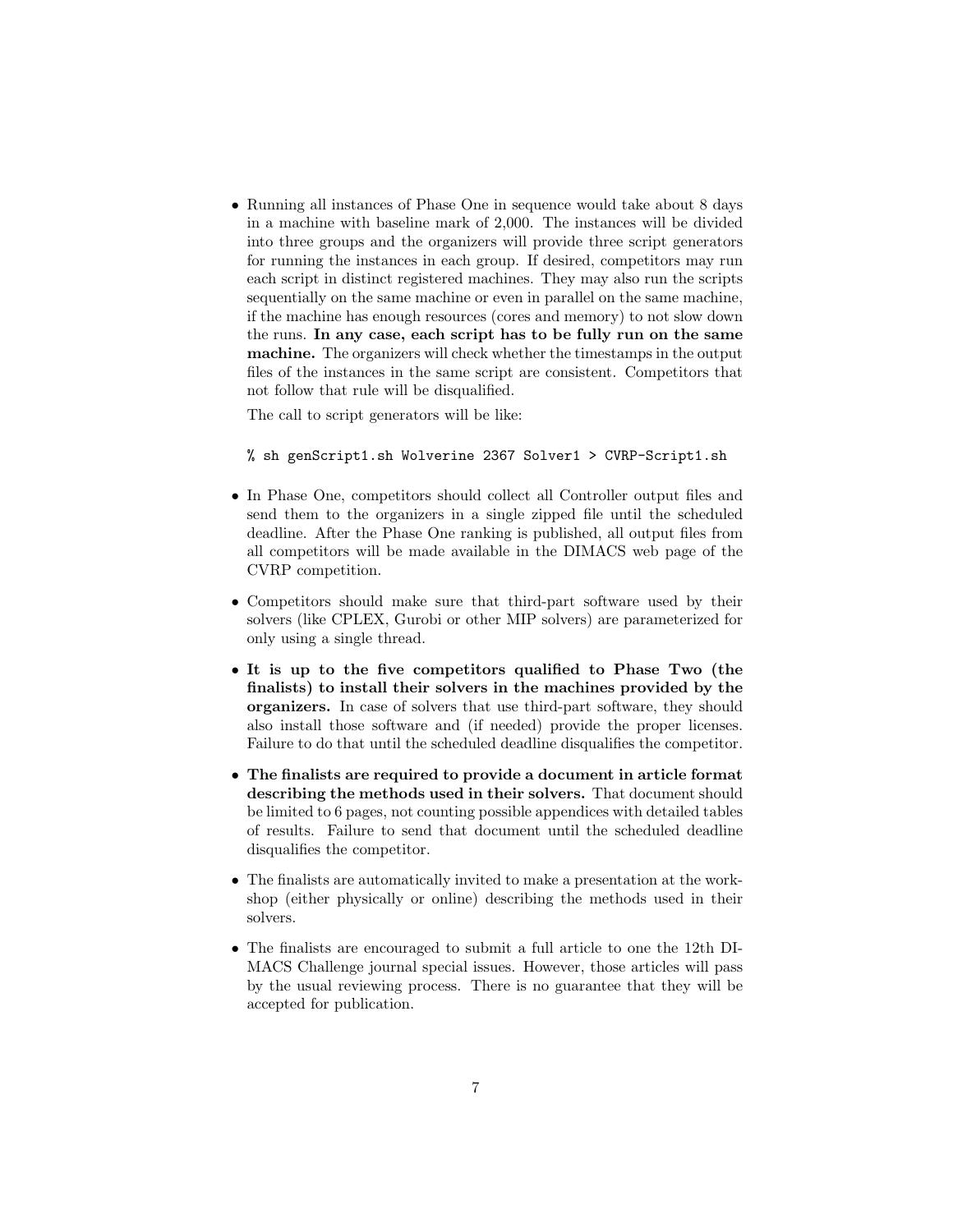## 6 Instance Format

Instances in CVRPLIB are in TSPLIB95 format <sup>5</sup>. Here is a sample instance with 5 costumers:

```
NAME : toy.vrp
COMMENT : Example of a CVRP instance with EUC_2D distances
TYPE : CVRP
DIMENSION : 6
EDGE_WEIGHT_TYPE : EUC_2D
CAPACITY : 30
NODE_COORD_SECTION
1 38 46
2 59 46
3 96 42
4 47 61
5 26 15
6 66 6
DEMAND_SECTION
1 0
2 16
3 18
4 1
5 13
6 8
DEPOT_SECTION
1
-1
```

```
EOF
```
All 129 instances from the literature listed for Phase One use EUC 2D distances (but CMT4, CMT5, tai385, and Golden9-20 instances do not follow the TSPLIB95 convention of rounding to the nearest integer). All the 100 instances that will be generated for Phase Two will use standard EUC 2D distances. In all those instances the depot is always in location 1.

The 12 new contributed instances use real distances obtained from street/road networks. All of them follow the TSPLIB95 LOWER ROW convention, as in the following example:

```
NAME : toy2.vrp
COMMENT : Example of a CVRP instance with explicit distances
TYPE : CVRP
DIMENSION : 4
EDGE_WEIGHT_TYPE : EXPLICIT
EDGE_WEIGHT_FORMAT : LOWER_ROW
```
<sup>5</sup>http://comopt.ifi.uni-heidelberg.de/software/TSPLIB95/tsp95.pdf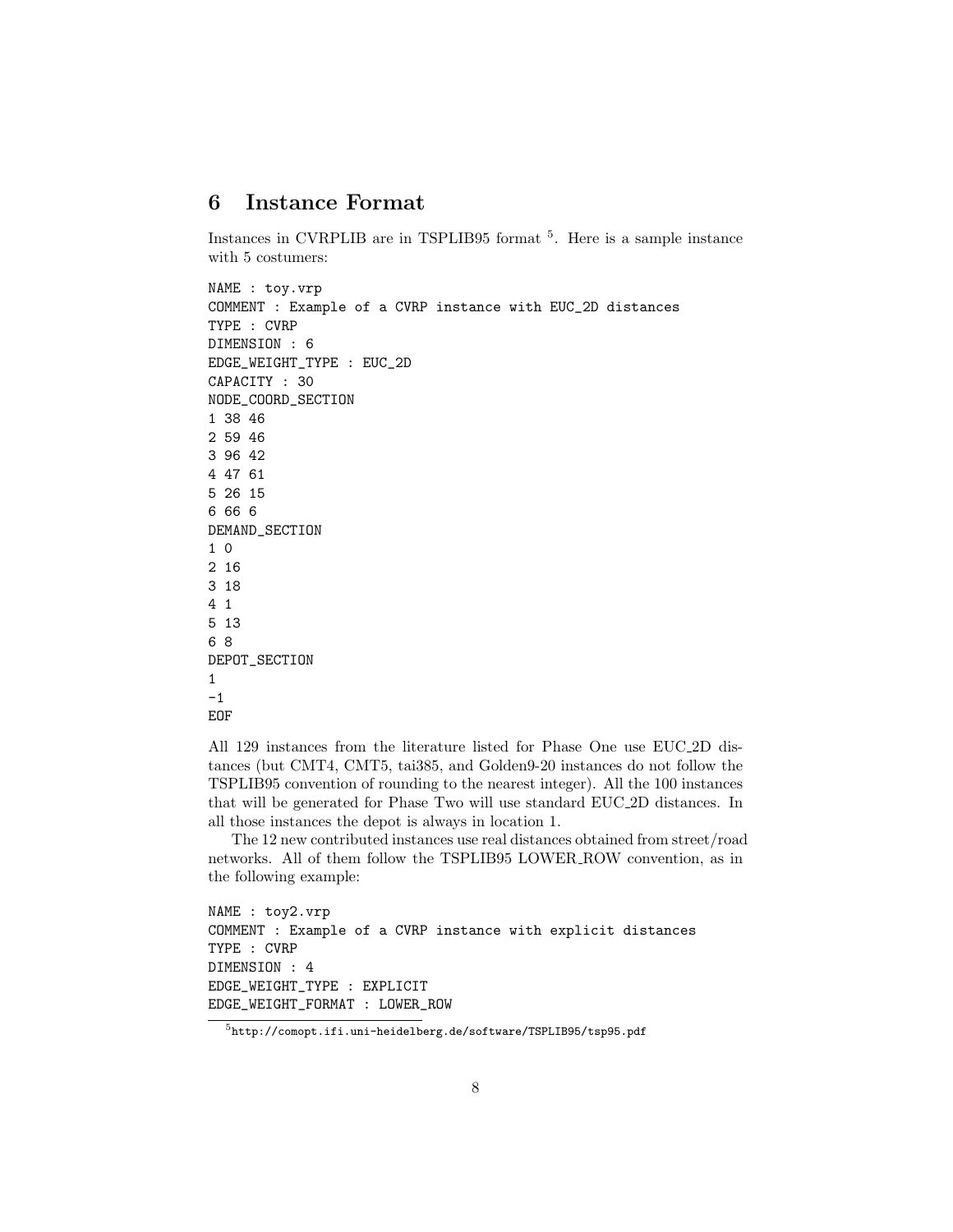```
NODE_COORD_TYPE : TWOD_COORDS
CAPACITY : 2
EDGE_WEIGHT_SECTION
23
29 9
17 35 15
NODE_COORD_SECTION
1 0 0
2 0 20
3 14 18
4 17 0
DEMAND_SECTION
1 0
2 1
3 1
4 1
DEPOT_SECTION
1
-1
EOF
```
Coordinates are given for drawing purposes only, the distances are those explicitly given.

## 7 Solution Format

Solutions should be represented in the CVRPLIB format. For example, the optimal solution to toy.vrp in that format is:

```
Route #1: 1 4
Route #2: 3 2 5
Cost 265
```
For historical reasons, CVRPLIB solution format uses a convention that is a bit different from TSPLIB95: customers are numbered from 1 to  $n-1$ . So, that solution corresponds to routes  $1 - 2 - 5 - 1$  and  $1 - 4 - 3 - 6 - 1$  in TSPLIB95 numbering.

The optimal solution to toy2.vrp is:

```
Route #1: 3
Route #2: 2 1
Cost 95
```
Some remarks:

• Controller ignores all lines of Solver output that do not start with "Route" or "Cost".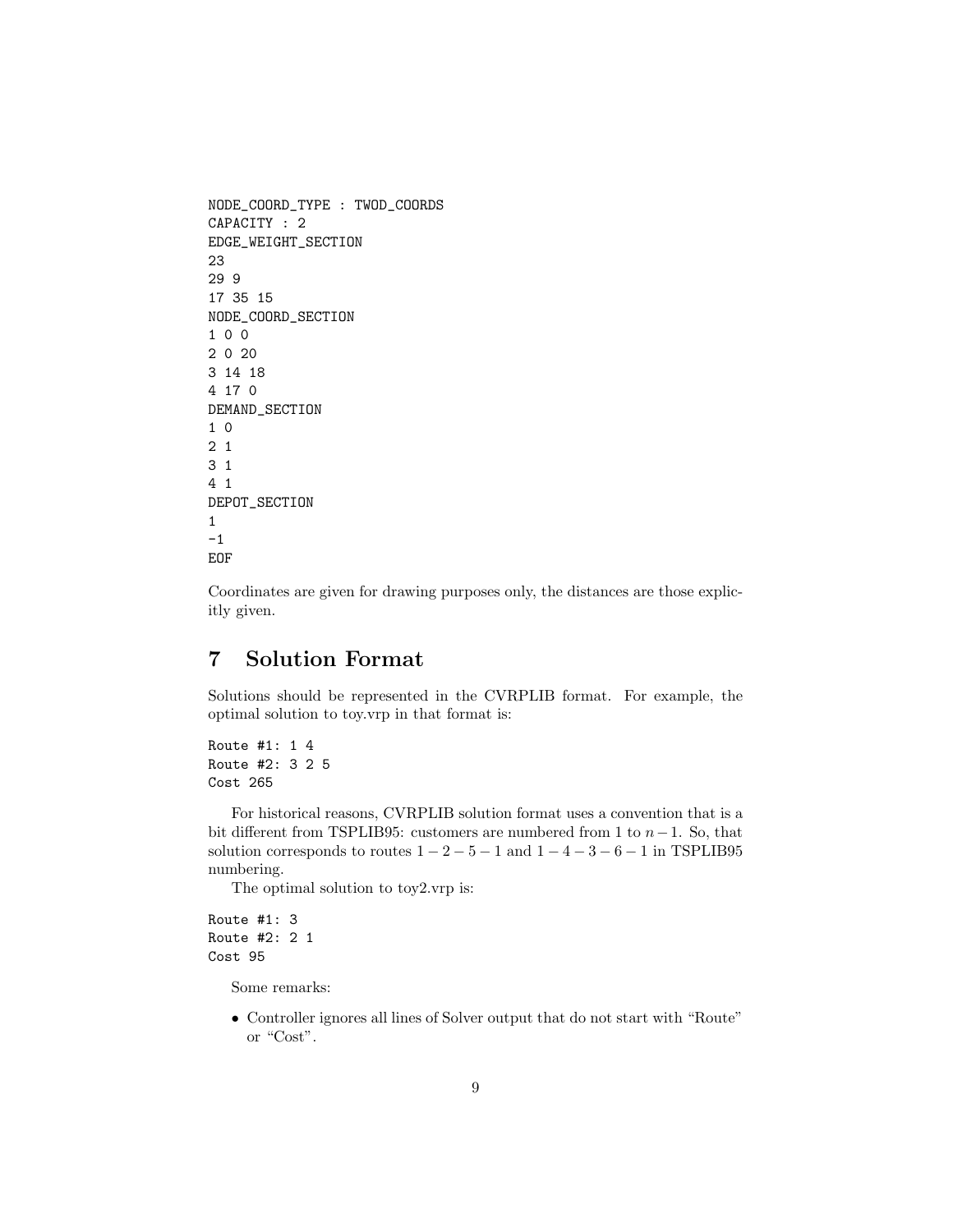- The routes in a solution should be sequentially numbered.
- No empty routes are allowed.
- After reading a "Cost" line, Controller assumes that the solution is complete and check its feasibility. Unfeasible (or out-of-format) solutions are ignored. If the solution is feasible, Controller calculates its value. The actual solution value (not the number after "Cost") is considered. Solutions that are not better than  $v(0)$  or do not improve upon the previous best solution are ignored.

## 8 CVRP Competition Schedule

The relevant dates for the CVRP competition are:

November 17th, 2020 – Start of the CVRP track competition. Controller ready to be downloaded and tested by potential competitors. Informal discussions on mail list, significant contributions and decisions being consolidated as posts in the web page.

November 11th, 2021 – Addition of 12 contributed instances to Phase One.

December 1st, 2021 – Release of the definitive version of this document, the competition rules.

December 8th, 2021 – Deadline for registration of competitors and their machines.

December 15th, 2021 – Official list of competitors posted. Registered competitors receive their CPU marks and running scripts.

January 16th, 2022 – Deadline for competitors to send all output files for Phase One (can only be done once).

January 23th, 2022 – Results of Phase One posted.

February 1st, 2022 – Deadline for the top five ranked competitors in Phase One (the finalists) to send the document in article format describing their method (it is recommended to start writing that document with sufficient advance).

February 7th, 2022 – Deadline for the finalists to install their codes in the machines indicated by organizers.

April 6-8th, 2022 – 12th DIMACS Challenge Workshop. Presentations by the finalists of their methods. Announcement of Phase Two results.